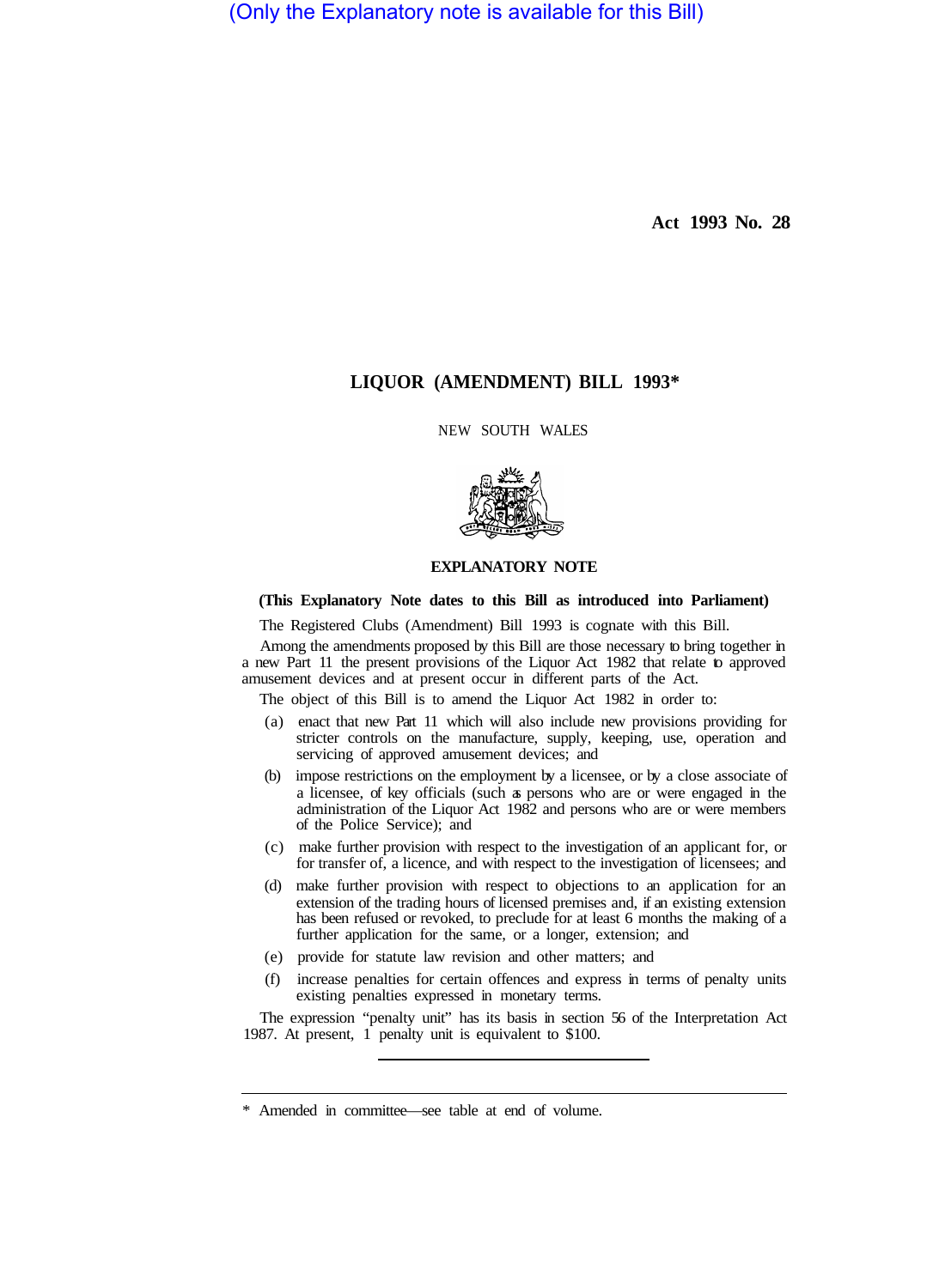**Clause 1** specifies the short title of the proposed Act.

**Clause 2** provides for the proposed Act to commence on a day or days to be appointed by proclamation, with the exceptions indicated below.

- The amendments proposed by Schedule 4 are to commence on the date of assent. These amendments provide for savings and transitional provisions.
- The amendment proposed by Schedule 5 (1) is to commence on the date of assent. This amendment omits a cross-reference in order to simplify other proposed amendments.
- The amendment proposed by Schedule 5 (2) is taken to Rave commenced on the same date as an amendment that was made by an earlier Act. The proposed amendment is consequential on that earlier amendment.
- The amendment proposed by Schedule 5 (3) is to commence on the date of assent. This amendment omits certain cross-references in order to simplify other proposed amendments.
- The amendment proposed by Schedule 5 (4) is taken to have commenced on the same date as an amendment made by an earlier Act. It is made partly as a consequence of the earlier amendment and partly to simplify the wording of the amended provision.
- The amendments to the Liquor Regulation 1983 proposed by clause 4 and Schedule 7 are to commence a indicated in Schedule 7.

**Clause 3** amends the Liquor Act 1982 as set out in Schedules 1–6.

**Clause 4** amends the Search Warrants Act 1985 as a consequence of proposed section 169 (Schedule 1 (12)).

**Clause 5** amends the Liquor Regulation 1983 as set out in Schedule 7.

#### **SCHEDULE l—AMENDMENTS TO LIQUOR ACT 1982 RELATING TO APPROVED AMUSEMENT DEVICES**

**Schedule 1 (1)** simplifies the definition of "approved amusement device" and inserts new definitions. These include "gaming-related licence", which is defined as an amusement device dealer's licence, an amusement device seller's licence or an amusement device technician's licence.

**Schedule 1 (2)** repeals the provisions relating to approved amusement devices that it is proposed (Schedule  $1(12)$ ) to re-enact in the new Part 11 with amendments.

**Schedule 1 (3)** makes consequential amendments and prohibits a hotelier from making a cash advance in the hotel otherwise than as a prize or bonus won as a direct or indirect consequence of operating an approved amusement device.

**Schedule 1 (4)** prohibits certain persons (including persons under the age of 18 years) from applying for a gaming-related licence.

**Schedule 1 (5)** includes a gaming-related licence among the licences that may not be transferred.

**Schedule l (6)** makes consquential amendments.

**Schedule 1 (7)** makes a consequential amendment and replaces certain provisions that at present refer to matters that are to be dealt with in proposed Part 11.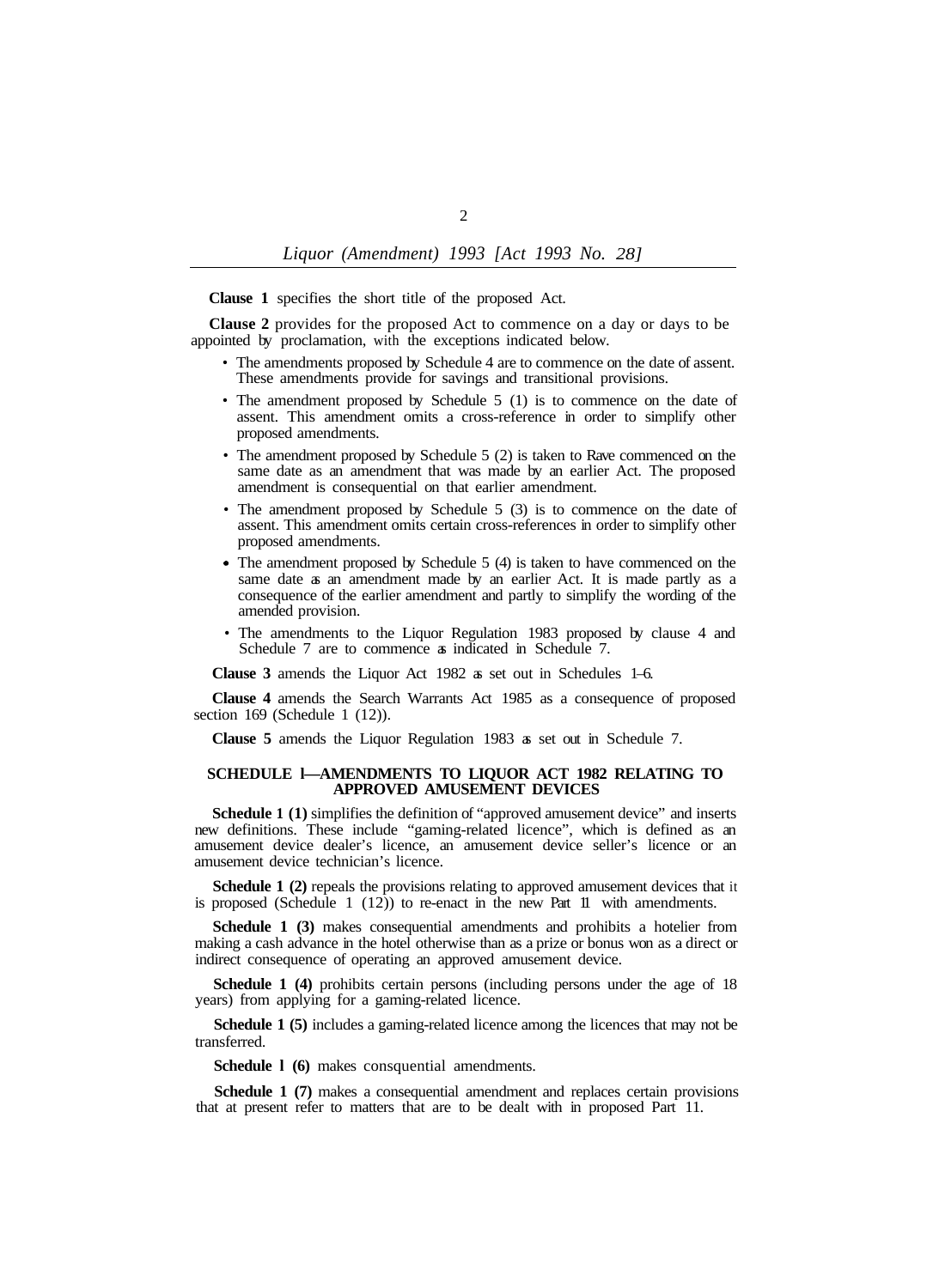**Schedule 1 (8)** adds to the grounds on which disciplinary proceedings may be brought against the holder of a gaming-related licence.

**Schedule 1 (9)** and **(10)** make consequential amendments.

**Schedule l (11)** amends and rearranges the power to make regulations relating to approved amusement devices. (The cognate Registered Clubs (Amendment) Bill 1993 makes the same provision for regulations relating to poker machines.)

**Schedule 1 (12)** inserts proposed Part 11 comprising sections 157–200 referred to below. The new part brings together and amends the existing provisions being repealed by Schedule 1 (2) and adds new provisions relating to approved amusement devices and gaming-related licences.

### **PART 11—APPROVED AMUSEMENT DEVICES**

### **Division 1—Keeping of approved amusement devices**

Section 157 enables the holder of an amusement device dealer's licence to apply to the Liquor Administration Board ("the Board") for, and for the Board to carry out at the expense of the applicant, an investigation into the suitability of a device for declaration as an approved amusement device.

Section 158 enables the Board to declare a device to be an approved amusement device and empowers the Board to revoke the declaration if it considers revocation to be necessary in the public interest.

Section 159 enables the holder of an amusement device dealer's licence to make representations to the Board in relation to the declaration of a device as an approved amusement device, if the Board is considering termination of an application by the dealer for such a declaration or is considering refusal of such an application or termination of such a declaration.

Section 160 declares the keeping of an approved amusement device, and the giving of prizes won by operating such a device, to be lawful if it is done in accordance with the Act and the regulations.

Section 161 enables a hotelier to apply for, and the Board after investigation to impose or vary, a condition of the hotelier's licence authorising the licensee to keep not more than 10 approved amusement devices on the licensed premises.

Section 162 sets out the financial and other qualifications required by a hotelier desiring to keep, and allow the use and operation of, approved amusement devices in the hotel.

Section 163 imposes a condition of a hotelier's licence requiring disclosure by the hotelier of any sharing of the receipts from an approved amusement device.

Section 164 imposes on a hotelier's licence conditions aimed at controlling the acquisition, keeping and use of approved amusement devices. These include requirements to keep the devices only in certain areas and to allow use of the devices only while liquor may be sold or supplied in the areas.

Section 165 controls the kind of prizes that may be won by operating an approved amusement devise.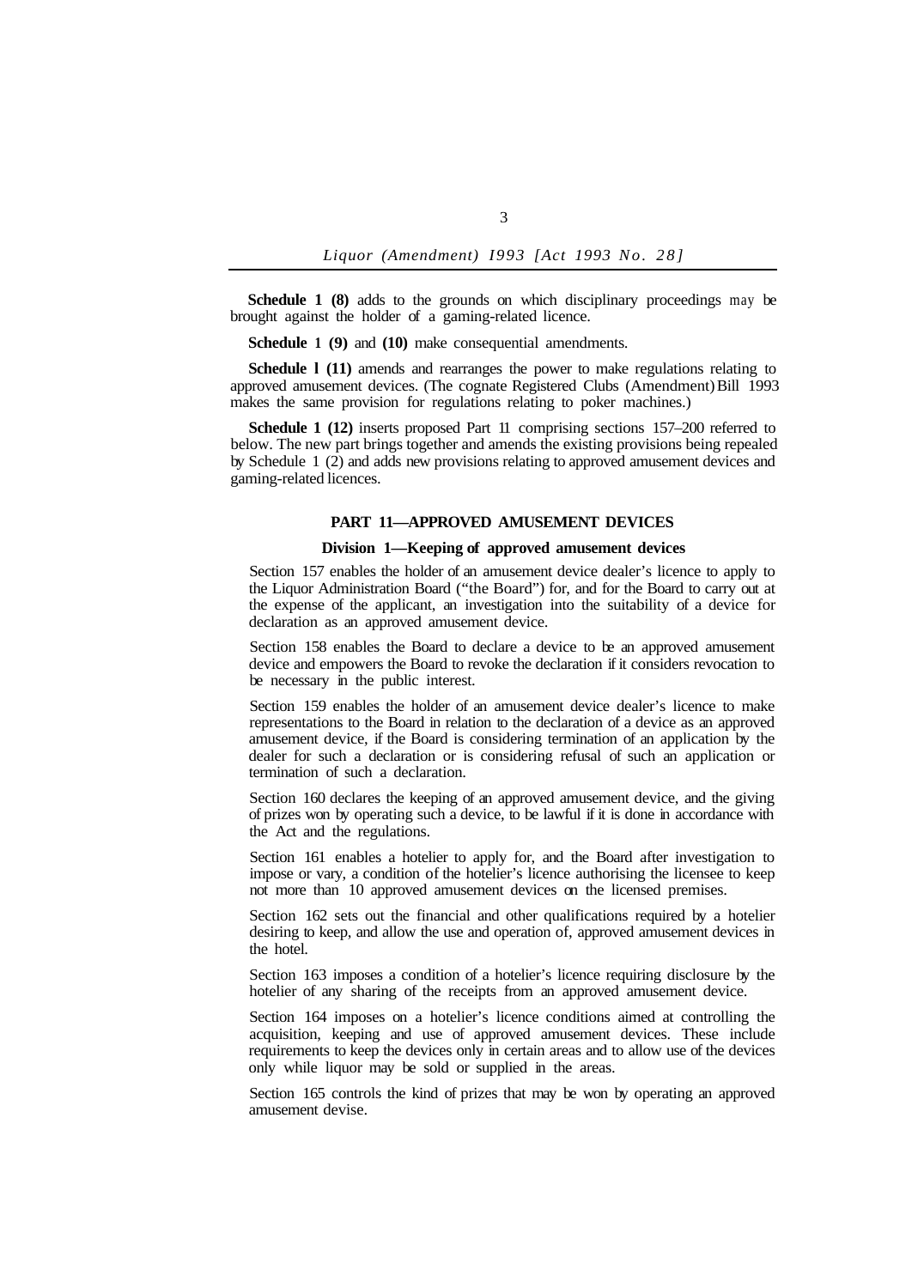Section l66 enables the Board to impose conditions of a hotelier's licence in relation to the keeping, use or operation of an approved amusement device, if the hotelier has first been given an opportunity to make submissions in relation to the proposed conditions.

Section 167 enables a hotelier to conduct, with the consent of the Board, a trial of a device in the nature of an approved amusement device.

Section 168 enables special inspectors and other authorised persons to enter licensed premises at reasonable times in order to exercise functions relating to approved amusement devices. Those functions include a power to remove such a device, and certain records, for further examination.

Section 169 deals with the issue to a police officer of a search warrant under the Search Warrants Act 1985 and its execution. The warrant would authorise the seizure of any device that is in the nature of an approved amusement device, any money in the device and any documents relating to the device.

Section 170 enables a Licensing Magistrate or other Magistrate, the Principal Registrar or an authorised justice to issue a summons calling on the owner or occupier of premises to account for possession of an approved amusement device removed from the premises by an authorised person under section 168 or seized in accordance with a search warrant under section 169. On the return of the summons, the Licensing Court is to inquire into the matter and either order the forfeiture of the device to the use of the Crown or order its return to the person summoned.

Section 171 enables the Licensing Court, in proceedings of any kind before it, to order forfeiture of an approved amusement device found to be the subject of an offence or a breach of a condition of a licence.

#### **Division 2—Gaming-related licences**

Section 172 authorises the Licensing Court to grant a gaming-related licence that is an amusement device dealer's licence authorising the licensee to manufacture, sell and service approved amusement devices and exercise other functions in relation to approved amusement devices.

Section 173 enables the Board to require a dealer to alter, at the expense of the dealer, an approved amusement device that is to be, or has been, supplied to a hotelier after the commencement of the section.

Section 174 authorises the Licensing Court to grant a gaming-related licence that is an amusement device seller's licence authorising the licensee to sell approved amusement devices as principal or agent or as an employee of the holder of an amusement device dealer's licence or an amusement device seller's licence.

Section 175 authorises the Licensing Court to grant a gaming-related licence that is an amusement device technician's licence authorising the licensee to service, repair and maintain approved amusement devices.

Section 176 enables the Licensing Court, on the application of the Director or the Commissioner of Police, to order an applicant for a gaming-related licence to contribute to the cost of investigating the application.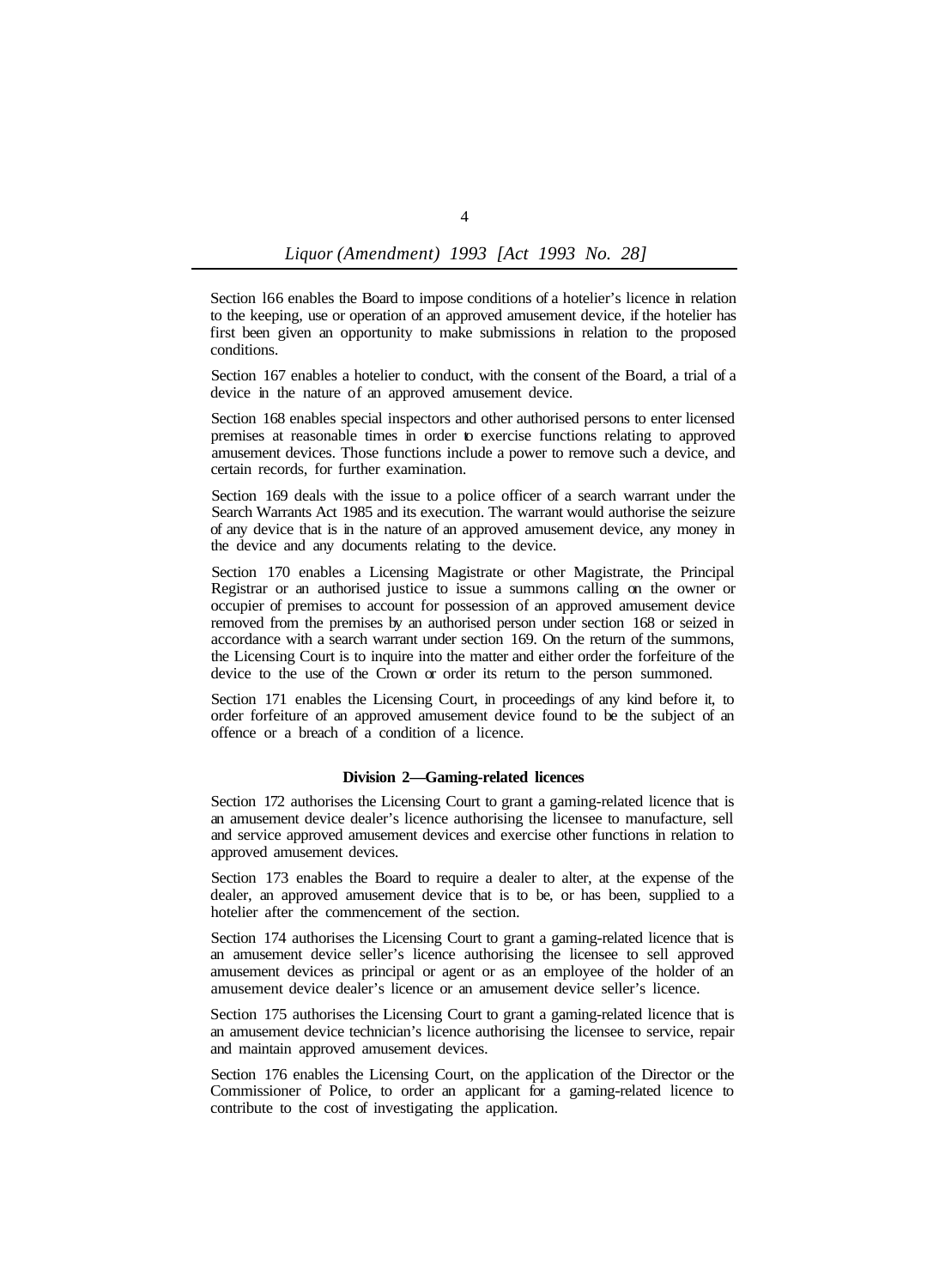Section 177 enables the Principal Registrar to exercise the jurisdiction of the Licensing Court to grant a gaming-related licence if the application for the licence has been investigated and there has been no objection. It also precludes objections, and payment of expenses, if the applicant already holds another gaming-related licence or a gaming-related licence under the Registered Clubs Act 1976 in relation to poker machines.

Section 178 provides for the granting, to a person who has applied for an amusement device seller's licence or an amusement device technician's licence, of a work permit authorising the holder to exercise the functions of the holder of such a licence pending a decision on the application.

Section 179 requires the holder of a gaming-related licence to submit periodic returns in a form approved by the Director.

Section 180 provides for the payment of a periodic fee for a gaming-related licence or a work permit and authorises the making of regulations relating to payment of the fees and the consequences of a failure to pay them.

Section 181 requires the holder of a gaming-related licence to notify the Director of certain changes in the state of affairs of the licensee.

Section 182 requires the holder of a dealer's licence or a technician's licence to wear a form of identification when exercising in a hotel a function authorised by the licence.

#### **Division 3—Offences relating to approved amusement devices**

Section 183 penalises the holder of a gaming-related licence who, without the approval of the Board, provides financial assistance to a hotelier, guarantees the observance of the terms on which any such financial assistance is granted by another person, or indemnifies a person against any loss sustained in relation to any such financial assistance.

Section 184 penalises a person who is in possession of an approved amusement device and is not the holder of a gaming-related licence, a hotelier authorised to keep the approved amusement device or another exempt person referred to in the section.

Section 185 penalises the manufacture, assembly or sale of an approved amusement device otherwise than in accordance with the authority conferred by an amusement device dealer's licence.

Section 186 penalises the holder of an amusement device dealer's licence if an approved amusement device leaves the licensed premises without having attached to it a "compliance plate" showing certain particulars.

Section 187 creates offences relating to the supply, purchase and sale of approved amusement devices.

Section 188 creates offences relating to the keeping, acquisition and disposal of approved amusement devices.

Section 189 penalises a person who services or repairs an approved amusement device without being the holder of an amusement device dealer's licence or an amusement device technician's licence, unless the action is being taken by a trainee under the supervision of the holder of such a licence.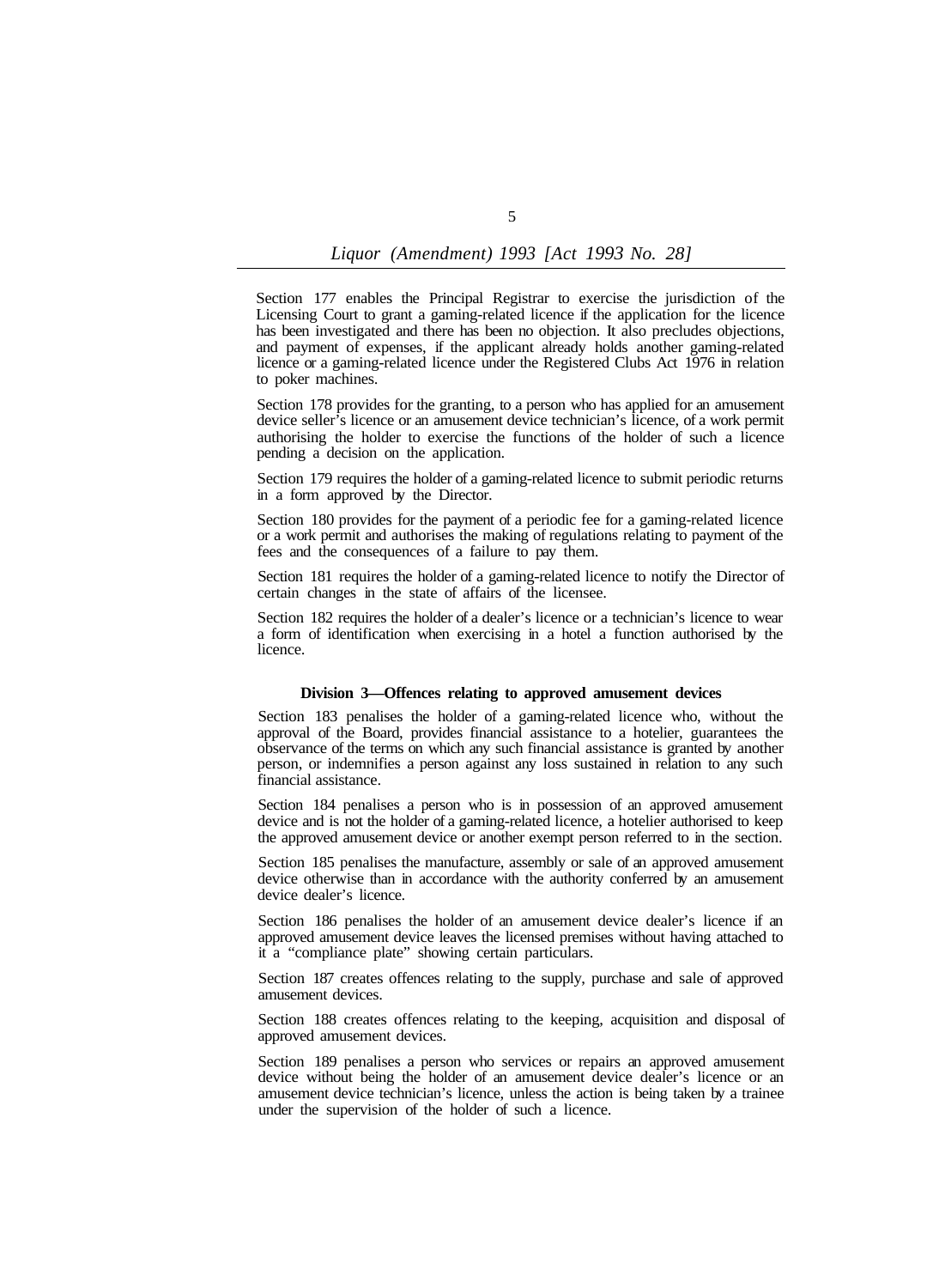Section 190 penalises a licensee who fails to withdraw an approved amusement device from use, or fails to take certain other action in relation to an approved amusement device, when required to do so by a special inspector.

Section 191 penalises a hotelier who has available for use in the hotel an approved amusement device that does not function properly. Certain defences are provided such as the taking of reasonable precautions and the use of the device for testing or maintenance purposes.

Section 192 penalises a hotelier who fails to keep safely all keys and other devices relating to the security of approved amusement devices in the hotel. It also penalises a person who, otherwise than as provided by the regulations, possesses or uses a key or other device relating to the security of approved amusement devices.

Section 193 penalises a person who, without being authorised by the section to do so, opens an approved amusement device, checks money inside it or, except in operating the device, places money inside it. It also penalises a hotelier who fails to keep certain records in relation to employees who have functions relating to approved amusement devices.

Section 194 penalises a hotelier who fails to keep in the hotel a register that relates to access to each approved amusement device kept by the hotelier and is in a form approved by the Board.

Section 195 enumerates certain actions relating to sensitive areas of an approved amusement device that, if taken in relation to the device by a person other than a specially authorised person, would be offences. The section also specifies the persons who are specially authorised persons for the purposes of the section.

Section 196 penalises a person who modifies an approved amusement device without being the holder of an amusement device technician's licence.

Section 197 penalises unlawful interference with an approved amusement device and the dishonest insertion in such a device of anything other than cash, a banknote of a denomination approved by the Board, or a card of a type approved by the Board.

Section 198 penalises various dishonest or grossly negligent actions in connection with the design, manufacture, assembly, maintenance or repair of an approved amusement device.

Section 199 penalises the holder of an approved amusement device dealer's licence or an approved amusement device seller's licence who fails to notify the Director of the importation of an approved amusement device, or of the movement by the licensee of an approved amusement device to or from the place at which the licensee carries on the business authorised by the licence.

Section 200 provides for certain circumstances in which the proposed Part 11 does not operate to prohibit the possession, keeping, use or operation of an approved amusement device otherwise than in accordance with the authority conferred by a licence.

### **SCHEDULE 2—AMENDMENTS TO LIQUOR ACT 1982 RELATING TO KEY OFFICIALS**

Schedule 2 (1) inserts a definition of "key official". Key officials are the Secretary, Chief Secretary's Department, the Director of Liquor and Gaming and the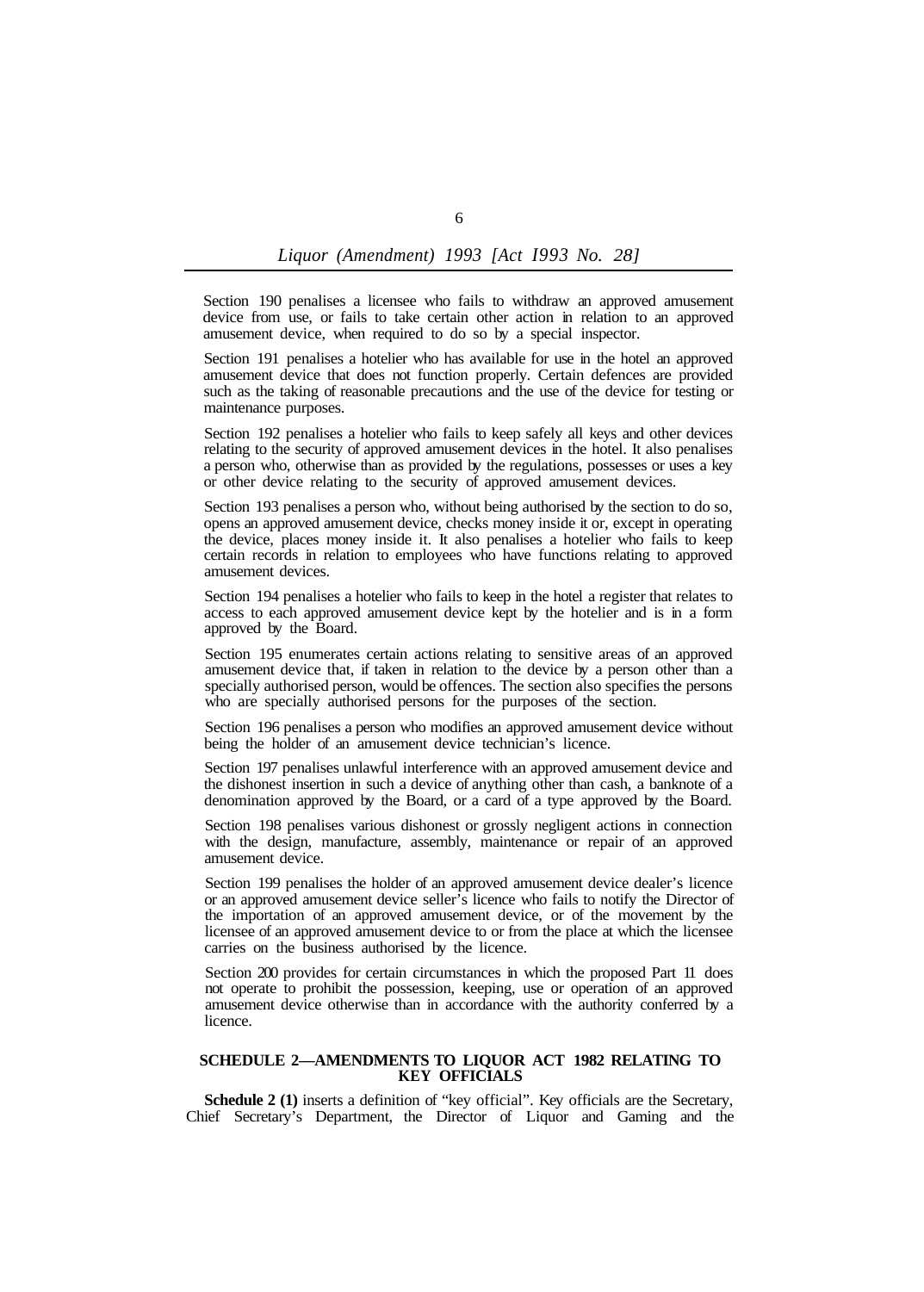Commissioner of Police, together with certain officers of the Department and certain members of the Police Service.

**Schedule 2 (2)** inserts proposed Part 6A comprising sections 105A and 105B.

Section 105A prohibits key officials from holding any kind of licence, imposes restrictions on the employment of key officials by a licensee and imposes restrictions on business and financial associations of key officials with a licensee or a close associate of a licensee.

Section 105B imposes restrictions on the employment of, or a close association with, a person who no longer is, but within the preceding 3 years was, a key official.

[Proposed section 4A, to be inserted by Schedule 3  $(2)$ , explains the meaning  $\mathbb{P}$  be given to the expression "close associate".]

### **SCHEDULE 3-MISCELLANEOUSAMENDMENTS TO LIQUOR ACT 1982**

**Schedule 3 (1)** inserts or revises certain definitions. These include a definition of "late-trading period" in relation to certain licensed restaurants. This is the period between 1 p.m. and 3 a.m. during which the licensee is authorised to sell or supply liquor otherwise than with or as ancillary to a meal.

**Schedule 3 (2)** inserts proposed section 4A which explains the meaning of "close associate" when used in relation to an applicant for a licence or in relation to a licensee.

**Schedule 3 (3)** enables disciplinary proceedings against a licensee to be taken at first instance before the Full Bench of the Licensing Court (instead of 1 Licensing Magistrate), if the parties and the Chairman of the Licensing Court agree.

## **Schedule 3 (4):**

- (a) provides for consistency of expression in relation to the powers of the Licensing Court with respect to extensions of trading hours; and
- (b) adds the local council to those able to apply for a variation of an existing extension of trading hours for a hotel in its area; and
- (c) precludes any extension of trading hours for a hotel if the extension would be the same as, or longer than, an extension refused during the preceding 6 months; and
- (d) enables an extension of trading hours for a hotel to be granted for a trial period.

**Schedule 3 (5), (6)** and **(7)** make similar provision for variations of trading hours in the case of a retail licence, a restaurant licence and a licence to sell or supply liquor on a vessel.

**Schedule 3 (8)** makes an amendment consequential on that made by Schedule 3 (10).

**Schedule 3 (9)** modernises a disused expression.

**Schedule 3 (10)** inserts proposed Division 4A of Pari 3 comprising sections 42B–42E referred to below.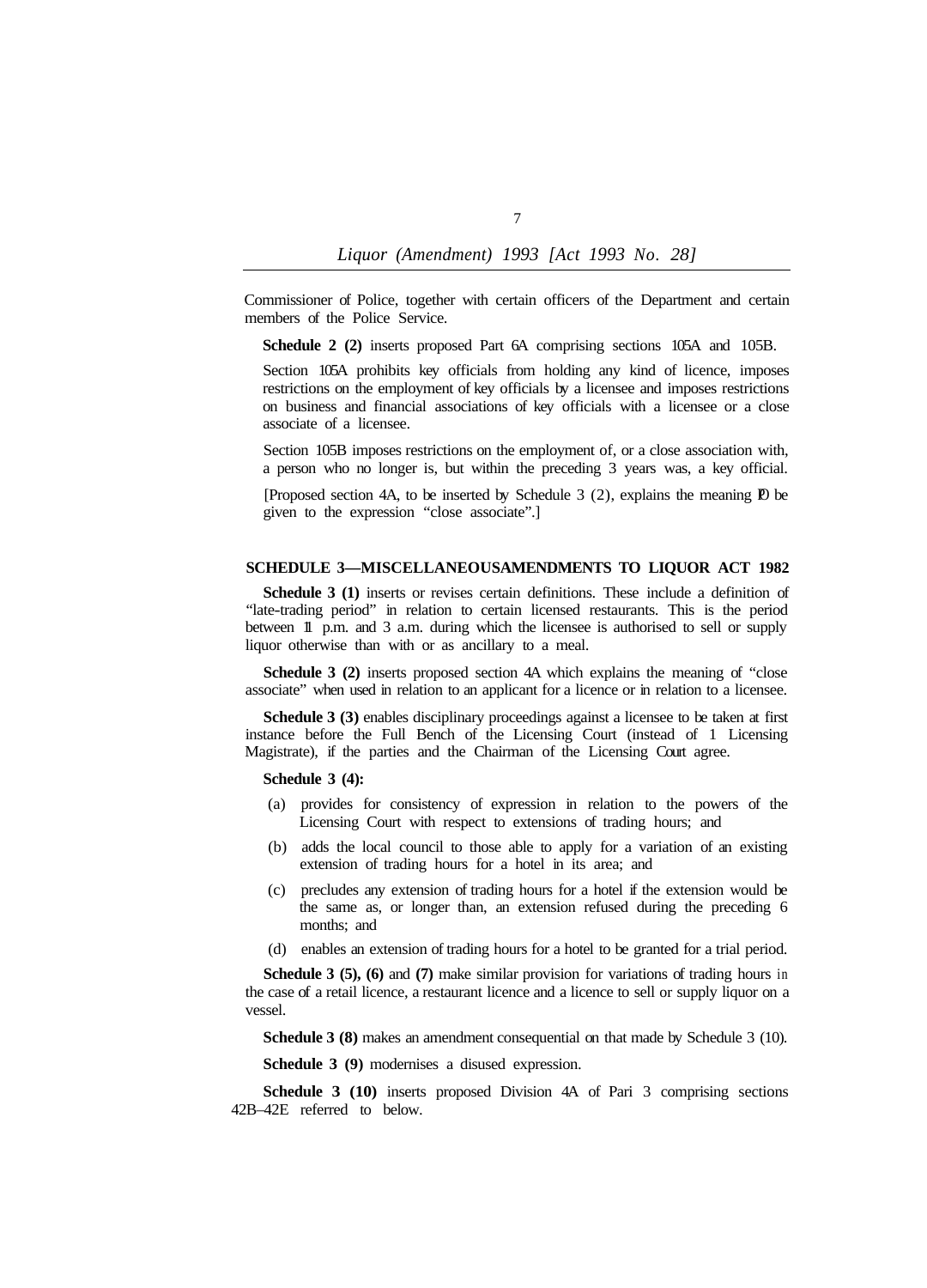Section 42B requires each registrar of the Licensing Court (other than the Principal Registrar) to refer to the Principal Registrar each application to the Court for a licence or for a transfer of a licence. All applications referred, or made, to the Principal Registrar are to be referred to the Director.

Section 42C requires the Director to make all investigations and inquiries that the Director considers to be necessary for the proper consideration of an application for a licence or for a transfer of a licence. For this purpose, the Director may require the applicant to consent to the taking of a photograph, finger prints and palm prints. At the request of the Director, the Commissioner of Police is to make inquiries about the applicant and report the result to the Director.

Section 42D enables the Director to require further information from an applicant  $\alpha$ a person who has a relevant association or connection with an applicant.

Section 42E requires the Director to have finger prints and palm prints destroyed if they are those of an applicant whose application is refused or if they are those of a former licensee whose licence has been surrendered or cancelled.

**Schedule 3 (11)** enables 1 resident (instead of 3 being required) to lodge an objection to an application for an extension of trading hours for licensed premises in the neighbourhood of the resident.

**Schedule 3 (12)** makes a consequential amendment and enables objection to be taken to an application for a licence if a requirement of the Director in relation to the application has not been complied with. Provision is also made for an objection on grounds related to the qualifications of the applicant for the kind of licence applied for.

**Schedule 3 (13)** enables the Board to determine for each kind of licence the qualifications required of an applicant. It also enables the Licensing Court to refuse an application for a licence if not satisfied that the applicant has the qualifications so determined for the kind of licence applied for.

**Schedule 3 (14)** omits a reference to a repealed provision.

**Schedule 3 (15)** cancels a licence if the fee for the licence remains unpaid for 3 months.

Schedule 3 (16) enables the Licensing Court to refuse an application for transfer of a licence if not satisfied with the qualifications of the proposed transferee.

**Schedule 3 (17)** enables the Director to investigate a licensee in order to determine whether disciplinary action against the licensee is warranted. The Director would have the same powers as are conferred by Schedule 3 (10) in relation to an application for a licence, except those enabling a photograph, finger prints and palm prints to be required.

**Schedule 3 (18)** adds to the grounds on which disciplinary proceedings may be brought against a licensee.

**Schedule 3 (19)** increases to 500 penalty units in the case of a corporation, and 200 penalty units in any other case, the monetary penalty that may be imposed on a licensee as a disciplinary measure. The increase would achieve uniformity with an amendment made in 1990 to the equivalent provisions of the Registered Clubs Act 1976.

#### **Schedule 3 (20):**

(a) requires a statement of liquor purchases by certain licensees to be in a form approved by the Board instead of in a form prescribed by the regulations; and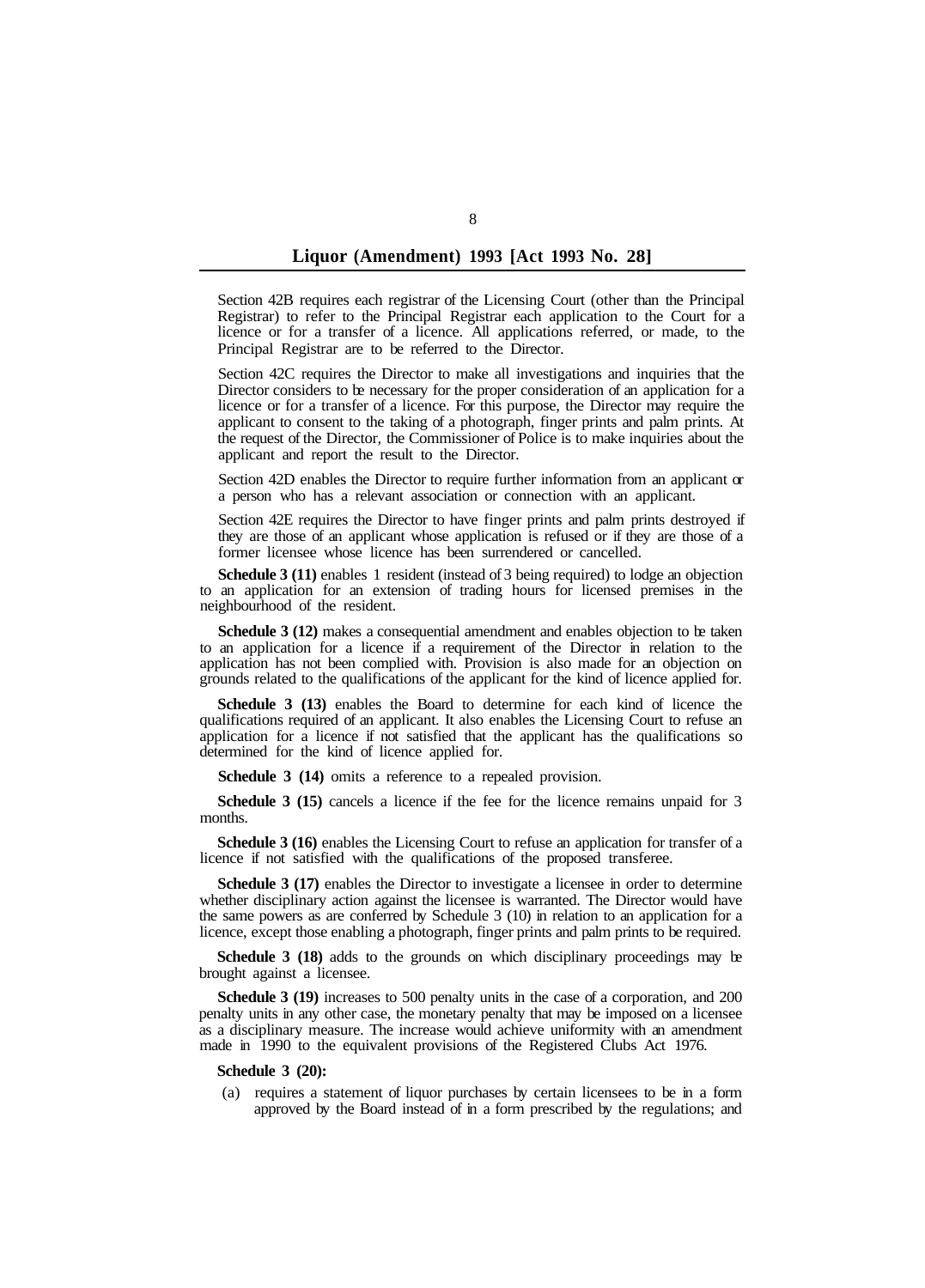(b) enables the Board to dispense with information that would otherwise be required when a licence is transferred, but only if the transferor and transferee are each an employee or nominee of the person whose business is carried on under the licence.

**Schedule 3 (21)** enables certain statements required in relation to liquor purchases to be provided as required by a form approved by the Board instead of in a form prescribed by the regulations.

**Schedule 3 (22)** requires certain records of a licensee to be kept in a form approved by the Board instead of in a form prescribed by the regulations.

**Schedule 3 (23)** provides a defence to a prosecution for certain offences relating to display of the name of licensed premises.

**Schedule 3 (24)** appoints the Director as a special inspector and requires the Board to have an identification card issued to each special inspector. A special inspector is not authorised to exercise functions as a special inspector if he or she does not produce the card for inspection when required to do so.

**Schedule 3 (25)** increases from 20 penalty units to 50 penalty units the maximum penalty for obstructing any exercise of the authority conferred on a member of the police force or a special inspector to enter licensed premises.

**Schedule 3 (26)** increases from 20 penalty units to 50 penalty units, in cases where no other penalty is provided, the maximum penalty for obstructing certain persons exercising official functions.

**Schedule 3 (27)** has the effect of imposing, on a person who sells or supplies liquor to a minor on licensed premises but is not the licensee, the same penalty (instead of the present lower penalty) as is imposed on the licensee.

**Schedule 3 (28)** replaces the present section 117 (which governs the presence of minors in a hotel) with sections 116A-116D.

Section 116A makes it an offence for a minor to enter certain areas in a hotel or to enter a restaurant during a late-trading period without being accompanied by a responsible adult.

Section 116B provides for offences by a hotelier, or the licensee of a late-trading restaurant, in relation to the presence of a minor on the licensed premises.

Section 116C requires certain notices about the prohibitions on the presence of minors to be displayed by a hotelier, and by the licensee of a late-trading restaurant.

Section 116D makes it an offence for an adult accompanying a minor in a hotel or licensed restaurant to permit the minor to consume liquor on the premises or to leave the minor unaccompanied without first informing the licensee.

**Schedule 3 (29)** omits section 117 as a consequence of its replacement by sections 116A-116D.

**Schedule 3 (30)** clarifies section 11 7A relating to an offence by a minor who fails to produce evidence of age. It also, for consistency with other provisions, increases the penalty for the offence.

**Schedule 3 (31)** creates offences relating to false evidence of the age of a minor.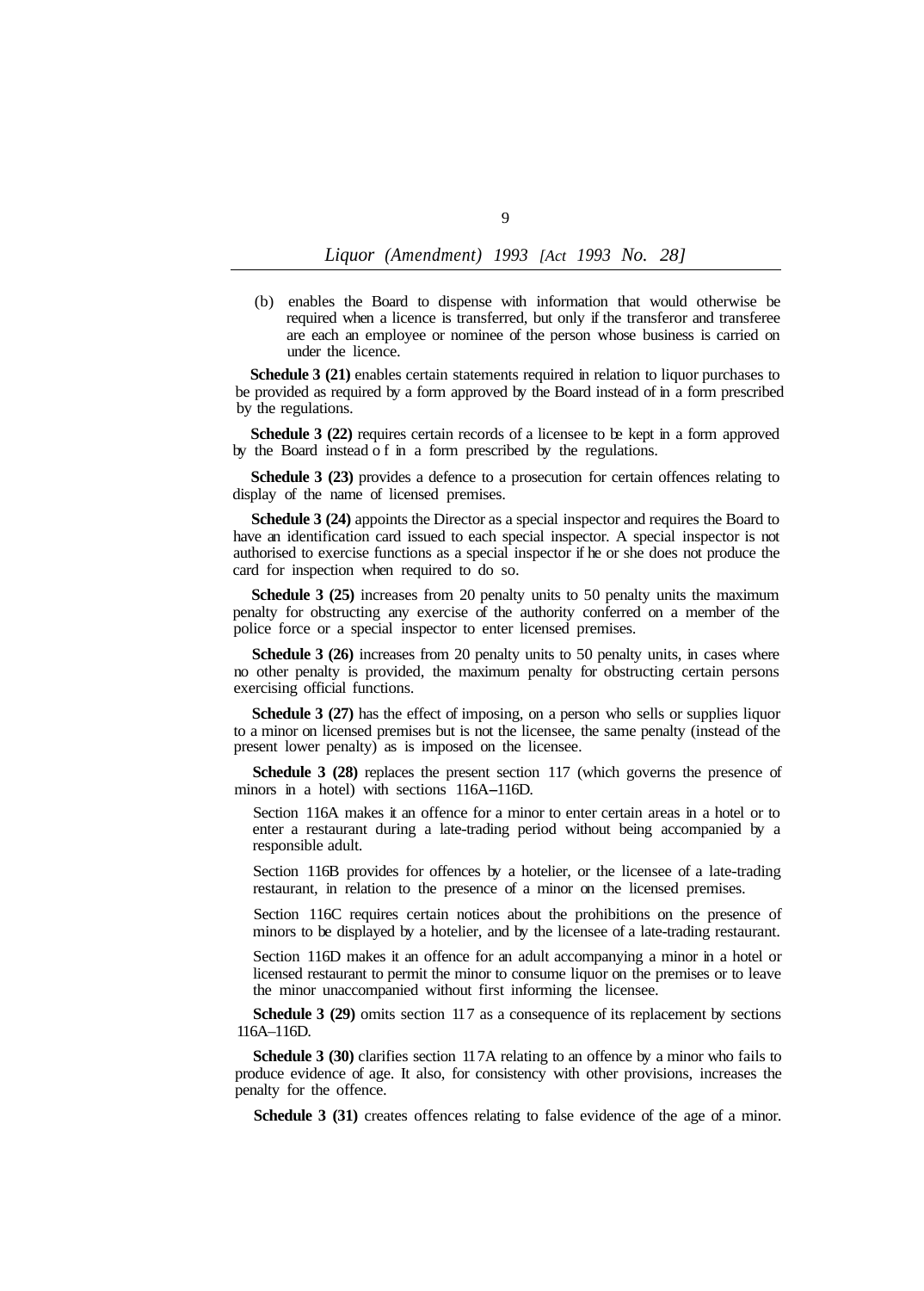**Schedule 3 (32)** increases from 10 penalty units to 20 penalty units the maximum penalties relating to disorderly conduct on licensed premises and the sale of liquor to intoxicated persons.

penalty for an offence for which no other penalty is provided. **Schedule 3 (33)** increases from 10 penalty units to 50 penalty units the maximum

"Magistrate" for "stipendiary magistrate". **Schedule 3 (34)** substitutes "Local Court" for "court of petty sessions" and

**Schedule 3 (35)** makes a consequential amendment.

**Schedule (36)** inserts proposed section 150A which follows a provision of the Registered Clubs Act 1976 by expressly excluding certain persons from any liability that might otherwise be incurred in the course of administering the Liquor Act 1982.

**Schedule 3 (37)** inserts proposed section 155A which provides for the confidentiality of information obtained in the course of administering the Principal Act.

**Schedule 3 (38)** increases from 10 penalty units to 50 penalty units the maximum penalty for a contravention of the regulations and clarifies the power to provide for the use of forms approved by the Board.

### **SCHEDULE 4—AMENDMENTS TO LIQUOR ACT 1982 RELATING TO SAVINGS AND TRANSITIONAL PROVISIONS**

**Schedule 4 (1)** inserts new section 3 giving effect to the Schedule of savings and transitional provisions to be inserted by Schedule 4 (2).

**Schedule 4 (2)** inserts a Schedule of savings and transitional provisions.

#### **SCHEDULE 5—OTHER AMENDMENTS TO LIQUOR ACT 1982**

**Schedule 5 (1)** and (3) have the effect of omitting the figures used in certain cross-references to the present section 20 (2A) and (2B) but do not change the meaning of the amended provisions. This will simplify the commencement of other proposed amendments.

**Schedule 5 (2)** makes an amendment consequential on an earlier amendment.

**Schedule 5 (4)** amends the present wording of section 80 (2) (a) which has been complicated by earlier amendments and which, because of numerical cross-references to other provisions, would present difficulties in commencing other proposed amendments.

## **SCHEDULE 6—CONVERSIONS TO PENALTY UNITS**

The amendments proposed by this Schedule express certain existing penalties in terms of penalty units instead of monetary units. Except in 3 cases where penalties of \$250 have been changed to 3 penalty units, the amendments do not change the present monetary amount of the penalties.

#### **SCHEDULE 7—AMENDMENT OF THE LIQUOR REGULATION 1983**

This Schedule amends the Liquor Regulation 1983:

(a) by making an amendment consequential on an earlier amendment to the regulation; and